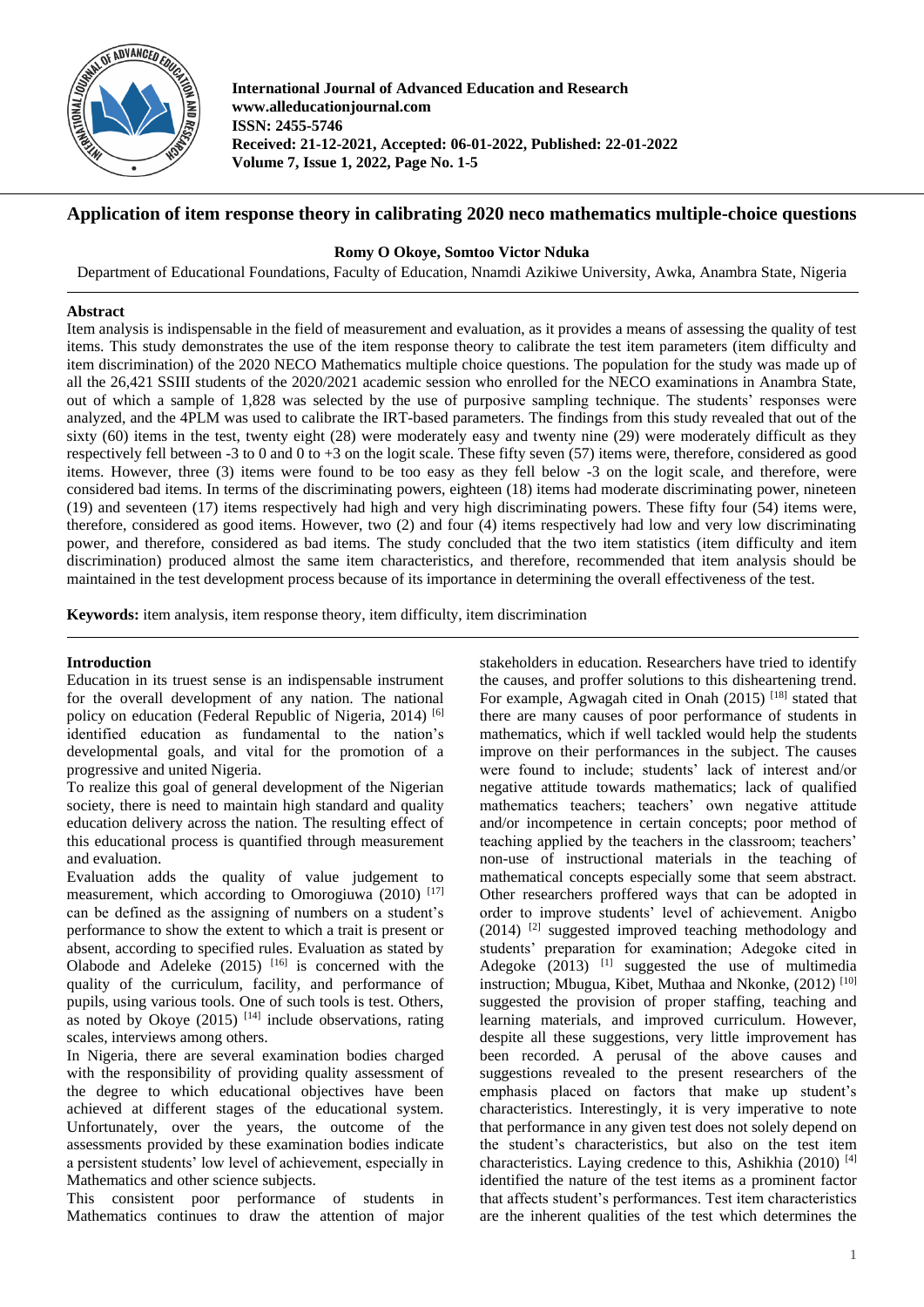overall effectiveness of the test, and these qualities are determined through item analysis. Item analysis is a process of examining students' responses to each test item in order to measure the quality of the test items.

The inherent qualities of test items can be studied and evaluated from different perspectives and theories. These theories are referred to Test Theories, and they provide the framework to improve the overall quality of tests by identifying the parameters of item difficulty, item discrimination and the effectiveness of alternatives. In educational measurement, there are two main test theories or frameworks; the Classical Test Theory (CTT) and the Item Response Theory (IRT). These frameworks are based on different theoretical assumptions and use different statistical approaches. IRT is primarily interested in the item-level information. This is in contrast to the CTT which primarily focuses on test-level information. IRT models are often referred to as latent trait models. The term latent is used to emphasize that discrete item responses are taken to be observable manifestations of hypothetical traits, constructs or attributes not directly observed, but are manifest responses. In other words, IRT describes the relationship between an examinee's test performance and the latent traits assumed to underlie such performance (Hambleton, Robin, & Xing, 2000) [8]. IRT models are lauded (Ojerinde, 2013; Wang & Hanson, 2001; Wiberg, 2004) [13, 21, 22] for their ability to generate invariant estimates of item and person parameters. That is, theoretically, IRT ability estimates  $(\theta)$ are item-free (would not change if different items were used) and the item statistics are person-free (would not change if different persons were used). There are four (4) IRT models based on the number of item parameters. These are one-parameter logistic (1PL) model, two-parameter logistic (2PL) model, three-parameter logistic (3PL) model and four-parameter logistic (4PL) model. The 1PL model has only the item difficulty parameter *(b)*, the 2PL model has item difficulty *(b)* and item discrimination *(a)* parameters, the 3PL model has item difficulty *(b)*, item discrimination *(a)*, and guessing *(c)* parameters and the 4PL model has item difficulty *(b)*, item discrimination *(a)*, item guessing *(c)* and upper asymptote *(d)* parameters. The choice of the IRT model to employ in a study is data dependent. It is, therefore, important to check for modeldata fit before calibrating the item parameters using the framework of the IRT. -2Log likelihood value is commonly used to check the model data fit. The model with the smallest -2log likelihood value is the best fit (Thorpe & Favia, 2012). Given the indispensable nature of test item analysis in the field of measurement and evaluation, and the effect of test item parameters on student's academic achievement, there is a need to carry out this present study to analyse the 2020 NECO Mathematics test items using IRT framework to determine the psychometric properties of the test items with a view to identify problematic items.

#### **Purpose of the Study**

The purpose of the study is to generate the item parameter estimates of 2020 NECO Mathematics multiple choice questions using the Item Response Theory framework. Specifically, the study did:

1. determine the extent to which the IRT assumptions are met by the 2020 NECO mathematics multiple-choice test items.

- 2. identify the IRT model that best fits the data of 2020 NECO mathematics multiple-choice test items.
- 3. determine the IRT-based item difficulty estimates of 2020 NECO mathematics multiple-choice test items.
- 4. determine the IRT-based item discrimination estimates of 2020 NECO mathematics multiple-choice test items.

#### **Research Questions**

The following research questions were raised to guide this study.

- 1. To what extent are the IRT assumptions met by the 2020 NECO mathematics multiple-choice test items?
- 2. What IRT model best fits the data of 2020 NECO mathematics multiple-choice test items?
- 3. What are the IRT-based item difficulty estimates of 2020 NECO mathematics multiple-choice test items?
- 4. What are the IRT-based item discrimination estimates of 2020 NECO mathematics multiple-choice test items?

#### **Method**

The descriptive survey design was adopted in this study. A sample of 1,828 out of a population of 26,421 Senior Secondary School three (SS3) students who enrolled for the 2020/2021 Senior School Certificate Examination in Anambra State was used in the study. The instrument for data collection was the May/June 2020 NECO Mathematics Paper III. This instrument was administered to the students of the sampled schools by the researcher, assisted by the Mathematics teachers of the schools, under strict examination conditions. The data obtained were analyzed for local independence and dimensionality test using the Yen's Q3 statistics and Dimtest statistics respectively. The best fit model for the calibration of the IRT item parameter was determined using the Akaike Information Criterion (AIC) and Likelihood Ratio Test (LogLik), and the item parameters were calibrated using Maximum likelihood estimation technique in Jmetrik software.

#### **Presentation and Analysis Of Data**

This section focuses on the analysis of the data obtained from the administration of the research instrument. The results of the analysis are presented in tables and discussed according to the research questions that formed the thrust of this study.

### **Research Question 1: To what extent are the IRT assumptions met by the 2020 NECO mathematics multiple-choice test items?**

**Table 1:** Dimtest Statistics of 2020 NECO Mathematics Multiple-Choice Test Items

| TТ | ı'Gbar | m | <b>P-value</b> |
|----|--------|---|----------------|
|    |        |   | ᡕ᠗             |

The result in Table 1 indicates that 2020 NECO mathematics multiple-choice test items were multidimensional since p-value is less than 0.05 level of significance. Furthermore, if the difference between the number of items in Partitioning Subtest (PT) and the Assessment Subtest (AT) in a test is significant, there is evidence of multidimensionality (Anyawale, Isaac-Oloniyo & Abayomi, 2020)  $[3]$ . For this particular study, the difference between the AT and PT as shown in Table 1 is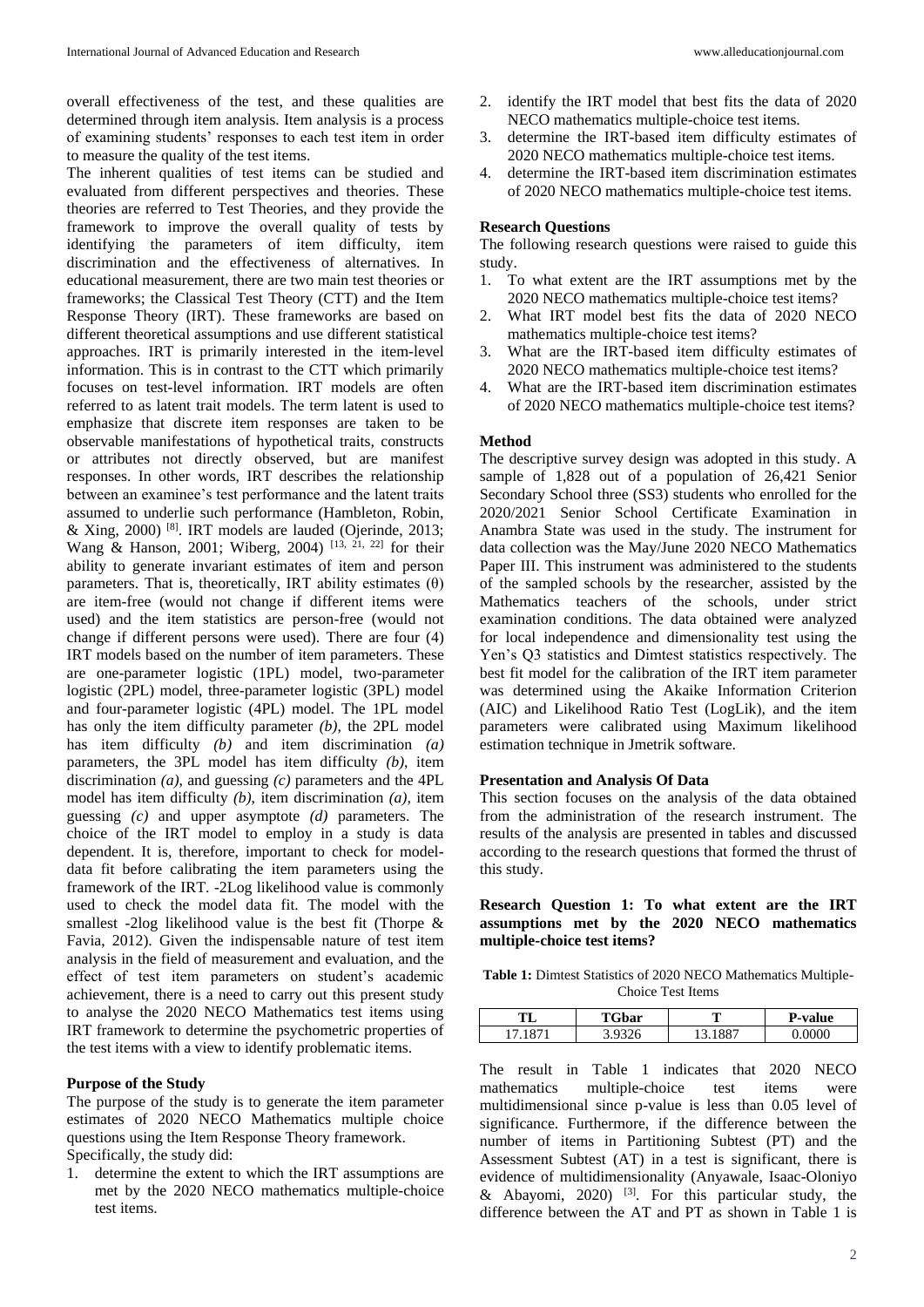significant (T=13.1887, p<0.05). This led to the conclusion that the AT items were dimensionally distinct from the remaining items in PT. Therefore, multidimensionality was manifest in 2020 NECO mathematics multiple-choice test items. Local independence assumption was investigated with the Yen's Q3 statistics. Based on this statistics, residuals for any pair of items should be uncorrelated, and generally close to zero. Residual correlations that are high indicate a violation of the local independence assumption, and this suggests that the pair of items have something more in common than the rest of the item set have in common with each other (Marais, 2013). For this study, using Yen's Q3 to screen items for local dependence, 75% item residual correlations were below absolute value of 0.2. This indicates that the local independence assumption of the IRT was not grossly violated.

### **Research Question 2: What IRT model best fits the data of 2020 NECO mathematics multiple-choice test items?**

**Table 2:** IRT Model Best fit of 2020 NECO Mathematics Multiple-Choice Test Items

| Model | AIC      | -2Loglik |
|-------|----------|----------|
| IPL   | 131533.5 | 131321.4 |
| 2PI.  | 131534.5 | 131324.4 |
| 3PL   | 130648.8 | 130318.8 |
|       | 130630.4 | 130180.0 |

The examinee responses were subjected to full information item factor analysis, and compared using Akaike Information Criterion (AIC), and Likelihood Ratio Test (LogLik) in order to establish the best fit model that provided the information for the calibration of item parameters embedded in the test data. The result in Table 4 indicates that 4PLM has the smallest information criteria in terms of Akaike information criteria and -2Loglik. Therefore, the 4PLM was used to calibrate the IRT-based parameter estimates of 2020 NECO mathematics multiplechoice test items.

# **Research Question 3: What are the IRT-based item difficulty estimates of 2020 NECO mathematics multiple-choice test items?**

**Table 3:** IRT-Based Item Difficulty Estimates of 2020 NECO Mathematics Multiple-Choice Test Items

| <b>Item</b>    | b       | <b>Item</b> | b       | <b>Item</b> | b       | <b>Item</b> | b       |
|----------------|---------|-------------|---------|-------------|---------|-------------|---------|
| 1              | $-5.96$ | 16          | 0.29    | 31          | $-0.23$ | 46          | 0.09    |
| $\overline{c}$ | $-5.94$ | 17          | 0.66    | 32          | $-0.28$ | 47          | 0.17    |
| 3              | $-2.53$ | 18          | $-0.72$ | 33          | $-0.14$ | 48          | 0.12    |
| 4              | 1.21    | 19          | $-0.18$ | 34          | 0.24    | 49          | 0.61    |
| 5              | $-0.1$  | 20          | 0.03    | 35          | $-0.11$ | 50          | 0.22    |
| 6              | $-0.05$ | 21          | 0.32    | 36          | $-0.14$ | 51          | 0.38    |
| 7              | $-5.85$ | 22          | 0.13    | 37          | $-0.15$ | 52          | 0.56    |
| 8              | 0.08    | 23          | $-2.13$ | 38          | $-0.25$ | 53          | 0.03    |
| 9              | $-0.15$ | 24          | 0.71    | 39          | $-0.01$ | 54          | $-0.04$ |
| 10             | $-0.15$ | 25          | $-0.22$ | 40          | 0.29    | 55          | 0.45    |
| 11             | $-0.19$ | 26          | $-0.08$ | 41          | $-0.51$ | 56          | 0.11    |
| 12             | $-0.35$ | 27          | 0.71    | 42          | 0.78    | 57          | $-0.12$ |
| 13             | $-0.57$ | 28          | 0.03    | 43          | 0.06    | 58          | $-0.18$ |
| 14             | $-2.54$ | 29          | 0.04    | 44          | 0.82    | 59          | 0.19    |
| 15             | 0.06    | 30          | $-0.04$ | 45          | 0.47    | 60          | $-1.18$ |

Table 3 indicates that twenty-eight (28) items, that is, Items 3, 5, 6, 7, 9, 10, 11, 12, 13, 14, 18, 19, 23, 25, 26, 30, 31, 32, 33, 35, 36, 37, 38, 39, 41, 54, 57, 58 and 60 fall between-3 and 0 on the logit scale, indicating moderately easy items, while twenty-nine (29) items, that is, Items 4, 8, 15, 17, 20, 21, 22, 24, 27, 28, 29, 34, 40,42, 43, 44, 45,46, 47, 48, 49, 50, 51, 52, 53, 55, 56 and 59 fall between 0 and +3 on the logit scale, indicating moderately difficult items. Three (3) items, that is, Items 1, 2 and 7 fall below -3 on the logit scale indicating very easy items. Therefore, under IRTbased item estimates of 2020 NECO mathematics multiplechoice test items, three (3) items were found to be too easy.

# **Research Question 4: What are the IRT-based item discrimination estimates of 2020 NECO mathematics multiple-choice test items?**

**Table 4:** IRT-Based Item Discrimination Estimates of 2020 NECO Mathematics Multiple-Choice Test Items

| <b>Item</b> | a    | <b>Item</b> | a    | <b>Item</b> | a    | <b>Item</b> | a    |
|-------------|------|-------------|------|-------------|------|-------------|------|
|             | 1.35 | 16          | 0.91 | 31          | 1.40 | 46          | 2.09 |
| 2           | 0.32 | 17          | 2.51 | 32          | 1.84 | 47          | 2.03 |
| 3           | 0.51 | 18          | 2.32 | 33          | 1.71 | 48          | 1.55 |
| 4           | 0.54 | 19          | 1.56 | 34          | 1.70 | 49          | 2.61 |
| 5           | 1.51 | 20          | 1.29 | 35          | 1.67 | 50          | 1.76 |
| 6           | 1.24 | 21          | 1.29 | 36          | 1.85 | 51          | 1.60 |
| 7           | 0.21 | 22          | 1.42 | 37          | 1.28 | 52          | 2.69 |
| 8           | 1.39 | 23          | 0.37 | 38          | 1.53 | 53          | 1.40 |
| 9           | 1.20 | 24          | 2.44 | 39          | 1.75 | 54          | 1.71 |
| 10          | 1.62 | 25          | 1.26 | 40          | 1.26 | 55          | 2.51 |
| 11          | 1.30 | 26          | 1.18 | 41          | 1.20 | 56          | 1.61 |
| 12          | 1.40 | 27          | 2.64 | 42          | 0.84 | 57          | 1.35 |
| 13          | 1.16 | 28          | 1.68 | 43          | 1.57 | 58          | 1.05 |
| 14          | 0.35 | 29          | 1.46 | 44          | 0.84 | 59          | 1.10 |
| 15          | 1.31 | 30          | 1.41 | 45          | 2.54 | 60          | 0.90 |

Table 4 shows that two (2)items, that is, Items 2 and 7 are within the range of 0.00 to 0.34 indicating very low discriminating power, four (4)items, that is, Items 3, 4, 14 and 23 are within the range of 0.35 to 0.64, indicating low discriminating power, eighteen (18) items, that is, Items 6, 9, 11, 13, 15, 16, 20, 21, 25, 26, 37, 40, 41, 42, 44, 58, 59 and 60 are within the range of 0.65 to 1.34, indicating moderate discriminating power, nineteen (19) items, that is, Items 1, 5, 8, 10, 12, 19, 22, 28, 29, 30, 31, 35, 38, 43, 48, 51, 53, 56 and 57 are within the range of 1.35 to 1.69, indicating high discriminating power and seventeen (17) items, that is, Items 17, 18, 24, 27, 32, 33, 34. 36, 39, 45, 46, 47, 49, 50, 52, 54 and 55 are above 1.70 indicating very high discriminating power.

# **Summary of Findings**

- 1. The 2020 NECO Mathematics multiple-choice test items are multidimensional and locally independent.
- 2. The 4-parameter logistics IRT model was the best fit for the 2020 NECO Mathematics multiple-choice test items.
- 3. The difficulty indices of twenty eight (28) items were within the range value of -3 to 0 on the logit scale indicating moderately easy items, while those of twenty nine (29) items were within the range value of 0 to  $+3$ on the logit scale indicating moderately difficult items, and three (3) items were below -3, indicating very easy items under the IRT framework.
- 4. The discriminating indices of two (2) items were within the range of 0.00 to 0.34 indicating very low discrimination, while twenty-two (22) items within the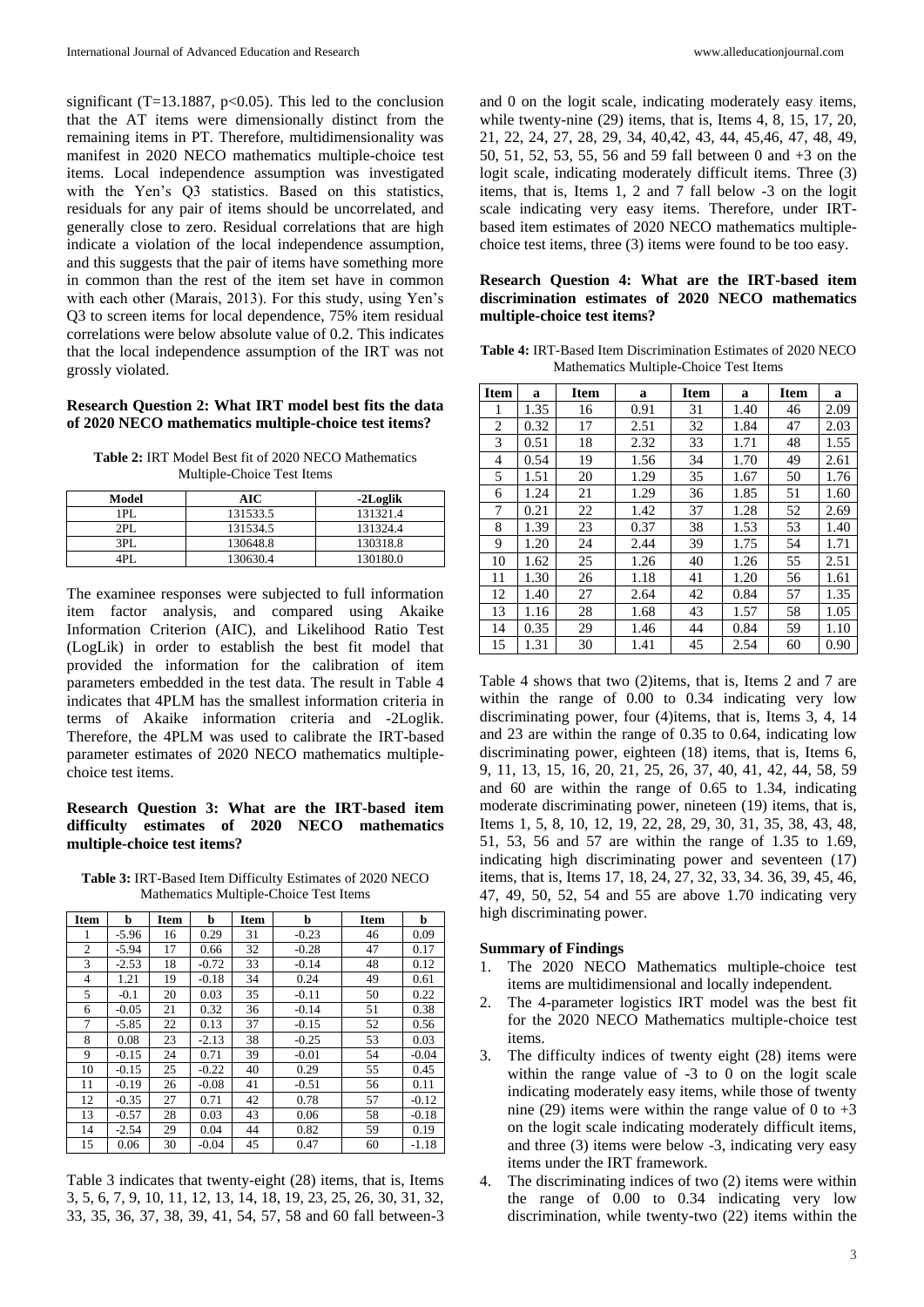range of 0.35 to 1.34 indicated moderate discrimination and thirty-six (36) items with values above 1.35 indicated high discrimination.

### **Discussion of Findings**

Based on Research Question 1, it was found that the 2020 NECO mathematics multiple-choice test items were multidimensional. In other words, different aspects of mathematical abilities were measured by the instrument. The finding agreed with the study of Anyawale, Isaac-Oloniyo and Abayomi  $(2020)$ <sup>[3]</sup> on assessment of dimensionality of Osun State Unified Mathematics Achievement Test items. Findings from the work of Oguoma, Metibemu and Okoye (2016) on dimensionality assumption test on 2014 Mathematics achievement items of West African Senior Secondary Certificate Examination (WASSCE) also indicated that the test items of WASSCE mathematics were inherently multidimensional in nature. Furthermore, Okwilagwe and Ogunrinde  $(2017)$ <sup>[15]</sup> also found that fifty (50) items of 2013 WASSCE and sixty (60) items of National Examinations Council (NECO) Geography violated assumption of unidimensionality and that there were more than one dimension that accounted for the variation observed in examinees to the geography test items.

In terms of local independence, it was found that the assumption was not violated using Yen Q3 statistic. The finding also agreed with Ubi  $(2006)$ <sup>[20]</sup> study that assessed 800 scripts of candidates who wrote Mathematics in the University Matriculation Examination in Cross River State, Nigeria and discovered that a good number of items in the examination were locally independent.

The analysis of model fit was addressed by subjecting the responses to full information item factor analysis, and comparing information obtained, using Akaike Information Criterion (AIC), and Likelihood Ratio Test (LogLik), It was found out that the four parameter logistic model (4PLM) had the smallest information criteria in terms of Akaike information criteria and -2Loglik, and hence, the best model fit for the data. The decision was based on the view of Thorpe and Favia  $(2012)$ <sup>[19]</sup> that the model with the smallest -2loglik value is the best fit.

The Research Question 3 estimated the item difficulty parameters of the 2020 NECO mathematics multiple-choice questions using the item response theory. In IRT, the theoretical range of values of the item difficulty parameters lie between -∞ and +∞, but the typical values range from -3 to +3. Values outside this usual typical range are rare to come by (Baker 2001) <sup>[5]</sup>. Positive estimates of item difficulty progressively imply difficult items and negative estimates retrogressively imply easy items. The result showed that twenty-eight (28) items, representing 46.7% of the items, fell between-3 to 0 on the logit scale, indicating moderately easy items, while twenty-nine (29) items, representing 48.3% of the items, fell between 0 to  $+3$  on the logit scale, indicating moderately difficult items. Three (3) items, representing 5% of the items, however, fell below -3 on the logit scale indicating, very easy items. Therefore, under the IRT framework, three (3) items were found to be too easy.

The Research Question 4 estimated the item discrimination parameters of the 2020 NECO mathematics multiple-choice questions using the item response theory. Baker  $(2001)$ <sup>[5]</sup>

provided the following bases for interpretation of item discrimination parameters:

0.01 - 0.34: Very low 0.35 - 0.64: Low 0.65 - 1.34: Moderate 1.35 - 1.69: High 1.70 and above: Very high

The result showed that two (2) items, representing 3.3% of the items, were within the range of 0.01 to 0.34, indicating very low discriminating power, four (4) items, representing 6.7% of the items, were within the range of 0.35 to 0.64, indicating low discriminating power, eighteen (18) items, representing 30% of the items, were within the range of 0.65 to 1.34, indicating moderate discriminating power, nineteen (19) items, representing 31.7% of the items, were within the range of 1.35 to 1.69, indicating high discriminating power, and seventeen (17) items, representing 28.3% of the items, were above 1.69, indicating very high discriminating power. This interpretation of the item discrimination parameters was based on the categorization of Baker (2001)<sup>[5]</sup>.

### **Conclusion**

The findings from this study indicated that only three items were too easy and six items had low to very low discriminating powers. This shows that the examination body produced quality test items, and it is highly commendable because as emphasized by Nenty (2004), one of the principal tasks in educational practice is the development of tests that measure the facets of learning with the greatest precision and accuracy, and this is associated with the quality of test items. Additionally, the two item statistics (item difficulty and item discrimination) produced almost the same item characteristics, and either could be used to judge the quality of the items.

# **Recommendations**

The following recommendations are made in the light of the above findings:

- 1. Item analysis should be maintained in the test development process because of its importance in determining the overall effectiveness of the test.
- 2. Workshops should be organized to educate teachers on the implications of quality test items and its effect on student's performances.
- 3. IRT and its related applications should be popularized in Nigeria by creating awareness, sponsoring and procuring the various IRT analytical software.

#### **References**

- 1. Adegoke BA. Comparison of item statistics of physics achievement test using classical test theory and item response theory frameworks. Journal of Education and Practice,2013:4(22):87-90.
- 2. Anigbo LC. Teachers' handbook on measurement and evaluation for effective teaching and learning. Enugu: Executive Press Limited, 2014.
- 3. Anyanwale MA, Isaac-Oloniyo, Abayomi FR. Dimensionality assessment of binary response test items. A non-parametric approach of Bayesian item response theory measurement. International Journal of Evaluation and Research in Education,2020:9(2):385- 393.